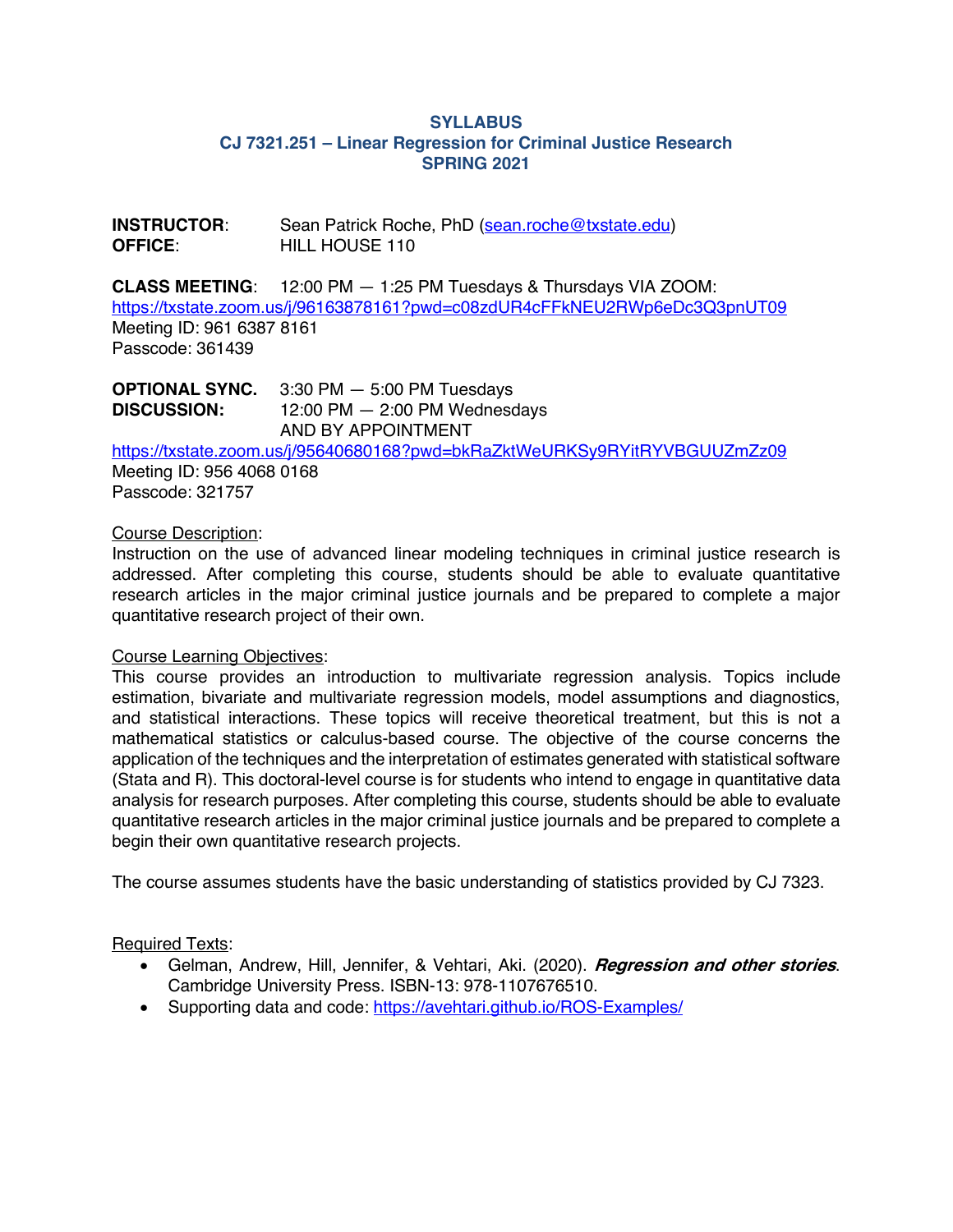# **COURSE REQUIREMENTS AND GRADING**

Attendance: Class attendance is **essential** to both learning and performance, and any absences will be noted. In the event of an absence*,* students are responsible for all material covered in class, and for any announcements or assignments.

## In-Class Technology Policy:

Laptop computers are allowed in class for the purpose of taking class notes. Emailing or unrelated Internet use is not allowed during class. Smartphones are permitted provided that they are switched to vibrate mode. No calls, texting, gaming, etc. during class**. If you violate this policy, you may be asked to leave class for the day**.

## Quizzes (100 points):

There will be 10 quizzes worth 10 points each spread across the semester.

## Exams (300 points):

There are three (3) exams during the semester. Each exam is worth 100 points. Exams are takehome assignments due approximately one week after they are assigned. The subjects we cover are generally cumulative in nature. As a result, areas covered earlier in the course will be relevant throughout the entire course.

- Policy for Missed Exams: Make-up exams will only be allowed in:
	- a. Cases of injury or illness requiring treatment at home or in a hospital including any temporary medical condition (e.g., pregnancy);
	- b. Death of a family member;
	- c. Required participation in a university-sponsored activity (UPPS No. 02.06.03);
	- d. A field trip or off-campus activity required for a non-elective course essential to the student's degree program;
	- e. Required participation in active military service (UPPS No. 02.06.03);
	- f. Official religious holy days (UPPS No. 02.06.01).

Grading: The final grade will be based on the following scale:

- $400 332$  points = A
- $\bullet$  331 252 points = B
- 251 and below  $= C$

| <b>Total Points</b>   | 400 points | 100% |
|-----------------------|------------|------|
| Exam 3                | 100 points | 25%  |
| Exam 2                | 100 points | 25%  |
| Exam 1                | 100 points | 25%  |
| <b>Weekly Quizzes</b> | 100 points | 25%  |

### Syllabus Change Policy:

This syllabus is designed to be a resource that students should refer to throughout the semester. While this syllabus lists readings and exam dates, students should also refer to Canvas for the most up-to-date information regarding the course.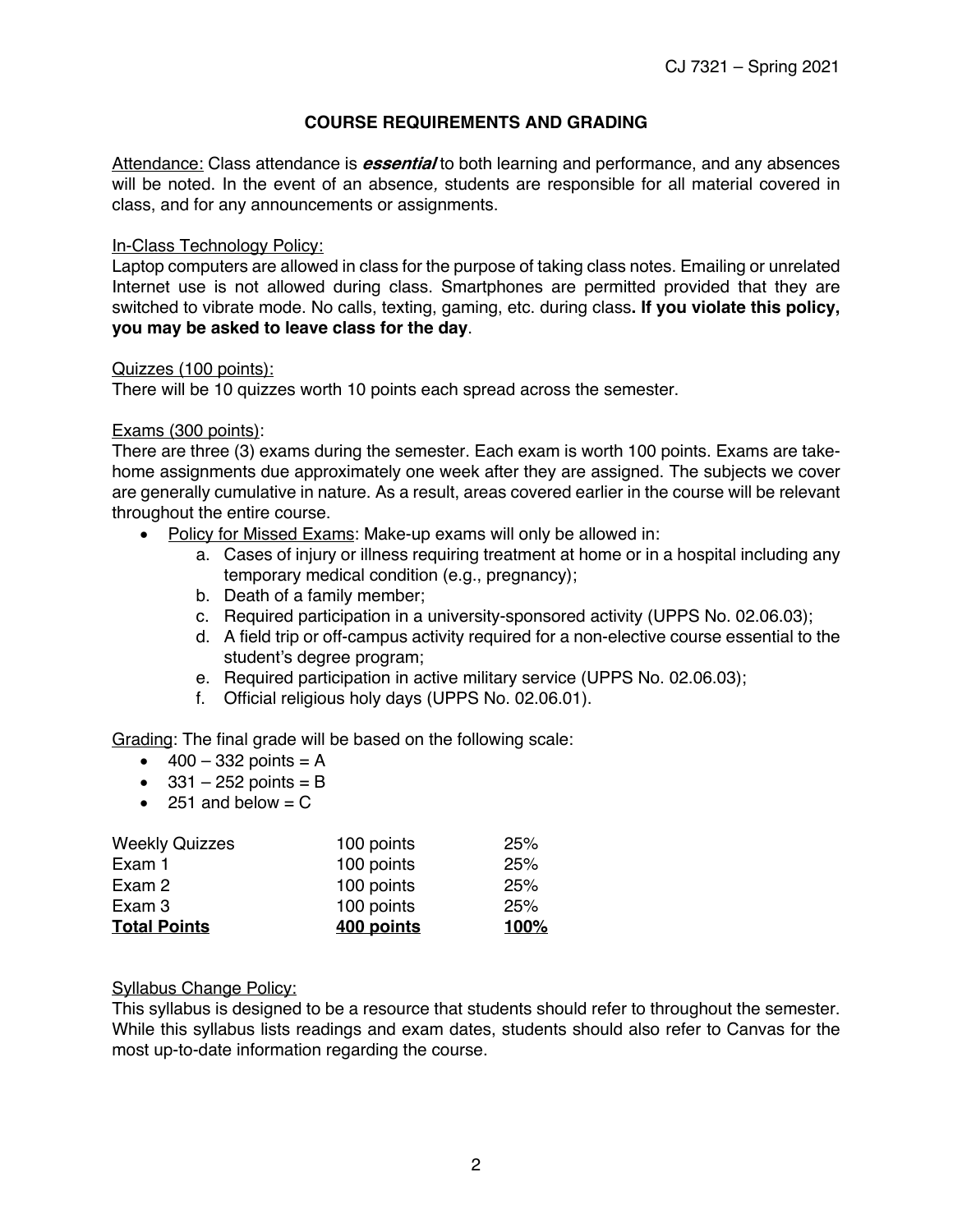#### Honor Code and Code of Student Conduct:

All students taking classes in Criminal Justice must subscribe to the Texas State University Honor Code (http://www.txstate.edu/honorcodecouncil/Academic-Integrity.html) and Code of Student Conduct (http://www.dos.txstate.edu/handbook/rules/cosc.html). Failure to adhere to any component of these documents may entail consequences ranging from serious (e.g. unexcused absences, zero points assigned for exam grades, etc.) to severe (a course grade of "F" or even dismissal from the University).

#### Disability Statement:

In accordance with University policy and federal law, reasonable and appropriate accommodations will be made for qualified students with disabilities. Students with disabilities are asked to contact the Office of Disabilities Services who will then coordinate with the instructor on any necessary accommodations. For more information contact:

Office of Disabilities Services LBJ Student Center, Suite 5-5.1 601 University Drive San Marcos, TX 78666 Phone: (512) 245-3451 (voice/TTY) Fax: (512) 245-3452 http://www.ods.txstate.edu/

#### Statement on Civility and Compliance in the Classroom

Civility in the classroom is very important for the educational process and it is everyone's responsibility. If you have questions about appropriate behavior in a particular class, please address them with your instructor first. Disciplinary procedures may be implemented for refusing to follow an instructor's directive, refusing to leave the classroom, not following the university's requirement to wear a cloth face covering, not complying with social distancing or sneeze and cough etiquette, and refusing to implement other health and safety measures as required by the university. Additionally, the instructor, in consultation with the department chair/school director, may refer the student to the Office of the Dean of Students for further disciplinary review. Such reviews may result in consequences ranging from warnings to sanctions from the university. For more information regarding conduct in the classroom, please review the following policies at AA/PPS 02.03.02, Section 03: Courteous and Civil Learning Environment, and Code of Student Conduct, number II, Responsibilities of Students, Section 02.02: Conduct Prohibited.

Campus Health, Wellness, and Safety

- Reminder of the 10 Guiding Principles for Health, Safety, and Wellness at Texas State, including requirement to wear a cloth face covering and perform a self-assessment each day before coming to campus.
- Importance of the Bobcat Pledge, including the shared responsibility to practice healthy behaviors and follow the health and safety guidelines, which shows respect for others and helps prevent the spread of COVID-19 on campus and in the surrounding community.
- Please see the Student Roadmap for more information on students' return to campus.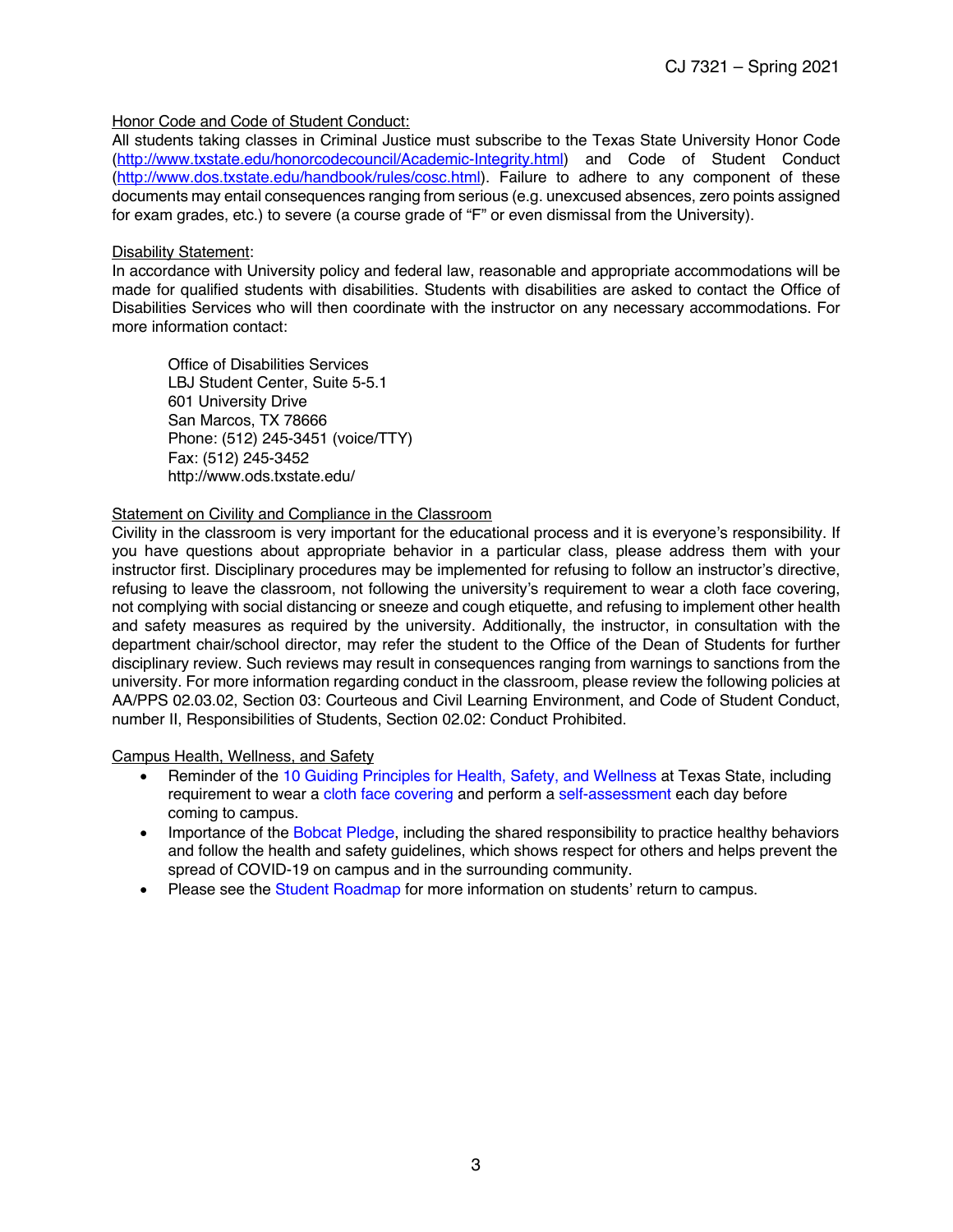# **TENTATIVE COURSE CALENDAR**

Gelman et al. (2020) **must be purchased/rented**. All other readings are available on Canvas.

| Week 1    | Jan 19 & 21                                                                              | <b>Course Introduction, Data and Measurement</b>      |
|-----------|------------------------------------------------------------------------------------------|-------------------------------------------------------|
|           | Chapters 1 & 2, Gelman et al. (2020)                                                     |                                                       |
| Week 2    | Jan 26 & 28                                                                              | <b>Probability and Statistical Inference</b>          |
|           | Chapters $3 - 5$ , Gelman et al. (2020)                                                  |                                                       |
| Week 3    | Feb 2 & 4                                                                                | <b>Background on Regression</b>                       |
|           | Chapter 6, Gelman et al. (2020)                                                          |                                                       |
| Week 4    | Feb 9 & 11                                                                               | <b>Linear Regression with a Single Predictor</b>      |
|           | Chapter 7, Gelman et al. (2020)                                                          |                                                       |
|           | February 11 - Exam 1 Distributed                                                         |                                                       |
| Week 5    | Feb 16 & 18                                                                              | <b>Fitting Regression Models</b>                      |
|           | Chapter 8, Gelman et al. (2020)                                                          |                                                       |
|           | February 18 - Exam 1 Due                                                                 |                                                       |
| Week 6    | Feb 23 & 25                                                                              | <b>Prediction, Frequentist and Bayesian Inference</b> |
|           | Chapter 9, Gelman et al. (2020)                                                          |                                                       |
| Week 7    | Mar 2 & 4                                                                                | <b>Linear Regression with Multiple Predictors</b>     |
|           | Chapter 10, Gelman et al. (2020)                                                         |                                                       |
| Week 8    | Mar 9 & 11                                                                               | <b>Assumptions, Diagnostics, and Model Evaluation</b> |
|           | Chapter 11, Gelman et al. (2020)                                                         |                                                       |
| Week 9    | Mar 15 - 19                                                                              | <b>SPRING BREAK, Transformations</b>                  |
|           | Chapter 12, Gelman et al. (2020), sections 12.1 to 12.4                                  |                                                       |
| Week 10   | Mar 23 & 25                                                                              | <b>Transformations (continued)</b>                    |
| $\bullet$ | Chapter 12, Gelman et al. (2020), sections 12.5 to 12.7<br>March 25 - Exam 2 Distributed |                                                       |
|           |                                                                                          |                                                       |
| Week 11   | Mar 30 & Apr 1                                                                           | <b>Logistic Regression</b>                            |
| ٠         | Chapter 13, Gelman et al. (2020)                                                         |                                                       |
| $\bullet$ | April 25 - Exam 2 Due                                                                    |                                                       |
| Week 12   | Apr 6 & 8                                                                                | <b>Design and Sample Size</b>                         |
|           | Chapter 16, Gelman et al. (2020)                                                         |                                                       |
| Week 13   | Apr 13 & 15                                                                              | <b>Poststratification and Imputing Missing Data</b>   |
|           | Chapter 17, Gelman et al. (2020)                                                         |                                                       |
| Week 14   | Apr 20 & 22                                                                              | <b>Randomized Experiments and Regression</b>          |
|           | Chapter 18 & 19, Gelman et al. (2020)                                                    |                                                       |
| Week 15   | Apr 27 & 29                                                                              | <b>Advanced Regression Techniques</b>                 |
|           | Chapter 22, Gelman et al. (2020)                                                         |                                                       |